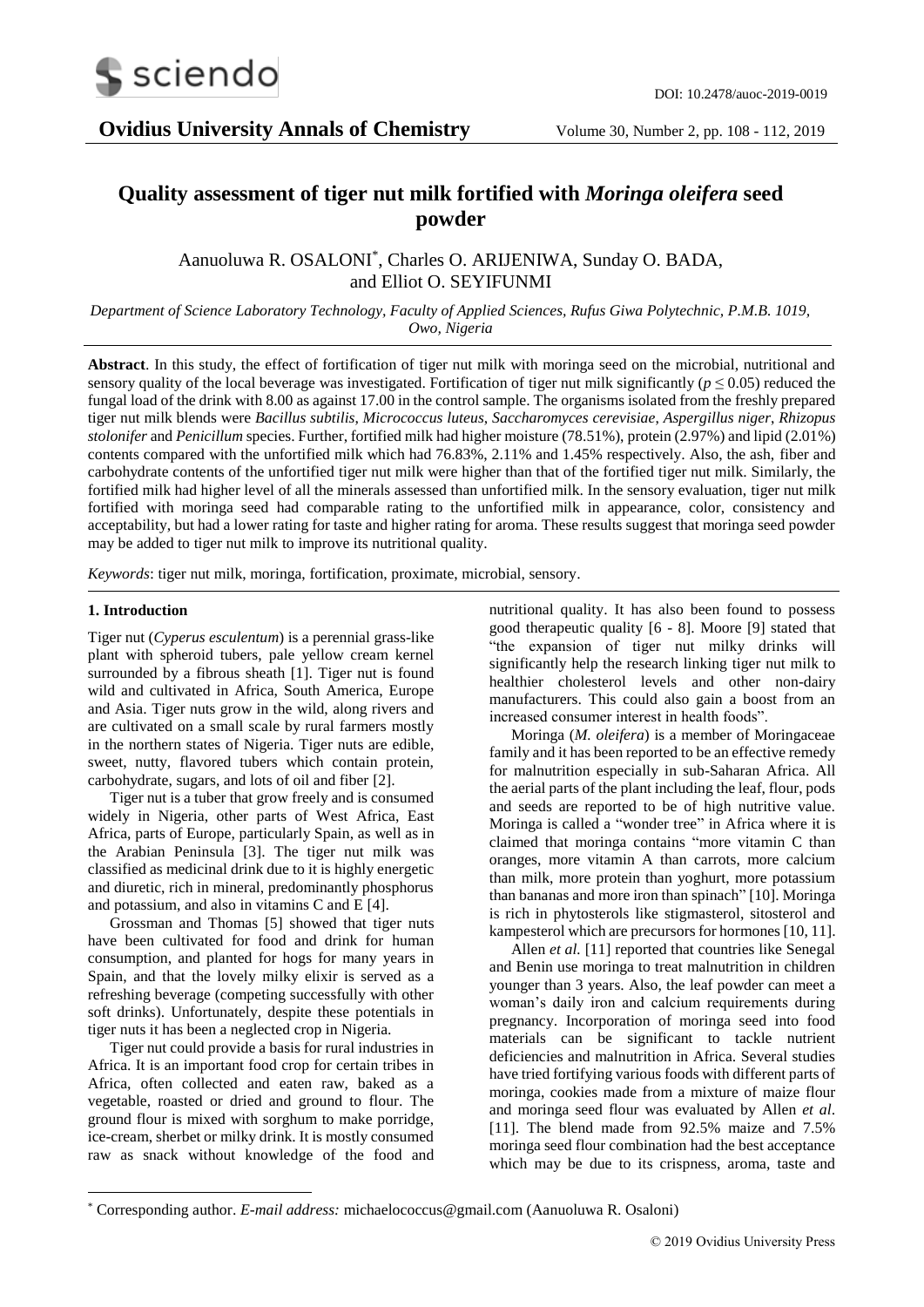color. Cereal gruels have also been fortified by moringa seed in order to improve the protein content and energy. The cereal gruel with 65% popcorn and 35% moringa seed was blanched and fermented. The fermented ones showed higher protein content and energy while the blanched cereal had higher mineral content [11].

Therefore, the specific objective of this research is to produce a moringa seed fortified tiger nut milk and assess its microbiological, nutritional and sensory qualities.

#### **2. Experimental**

## *2.1. Materials*

The high purity reagents were obtained from Pascal Scientific Nig Ltd., being used as received without further purification.

## *2.2. Collection and preparation of plant samples*

The tiger nut seeds and moringa seeds were sourced from Shasha market, Akure, Ondo state, Nigeria. The seeds were sorted and washed, then kept in sterile containers till further use.

#### *2.3. Sterilization procedure*

The glass wares were sterilized in hot air oven for 30 min at holding temperature of 180  $^{\circ}$ C. Inoculating wire loop used were sterilized by flaming with a spirit lamp until red hot and then allowed to cool before using. The surfaces of the workbench were sterilized by wiping with cotton wool soaked in 75% alcohol before and after each working period.

## *2.4. Production of unfortified and fortified tiger nut milk*

Fresh tiger nuts (500 g) were soaked in two changes of clean water for 12 hours. The soaked tiger nuts were washed in two changes of water, drained, blended into paste in electric blender (50 g of moringa seed was added at this point) and slurried. 2500 ml of distilled water was used all together during the blending and slurring process. The slurry was filtered with the aid of a clean damp muslin cloth and the filtrate obtained was transferred into sterilized plastic bottles, corked and stored in the refrigerator prior to analysis.



**Figure 1.** Flowchart for the production of tiger nut milk.

Fresh tiger nuts Sorting Washing Soaking in water Washing Blending (addition of moringa seed) Slurrying Sieving  $\downarrow$ Packaging  $Chilling$ Fortified tiger nut milk

**Figure 2.** Flowchart for the production of fortified tiger nut milk.

#### *2.5. Media preparation*

The media used for this work include Nutrient Agar for isolation of total bacteria, Eosin Methylene Blue agar for isolation of coliforms, MacConkey agar for isolation of the enteric bacteria, and Potato dextrose agar for isolation of fungi. They were prepared strictly according to the manufacturer's specifications and then autoclaved at  $121$  °C for 15 min.

#### *2.6. Microbiological analyses*

9 ml of distilled water were pipette into 5 clean test tubes each, they were covered with cotton wool and aluminum foil, and then they were autoclaved at  $121 \text{ °C}$  for 20 min. The sample was macerated in a beaker, 1 g of the macerated sample was weighed into a sterile test tube containing 9 ml of distilled water to make 1:9 of sample water ratio, i.e.  $10^{-1}$ . The mixture was shaken well to suspend the propagules then a sterile pipette was used to measure 1 ml from the supernatant into another test tube containing 9 ml sterile distilled water. The mixture was shaken to homogenize, the dilution factor was now  $10^{-2}$ . This procedure continued in sequential order until the last test tube which had dilution factor of  $10^{-5}$  [12].

*2.6.1.Isolation of microorganism.* The pour plate method was adopted for the culturing of the organisms. 1 ml of the aliquot of test tube containing dilution factor of 10-3 were dropped in pre-labeled separate sterile Petri dishes in duplicates, 20 ml of molten agar at 45  $^{\circ}$ C was poured on it and the Petri dishes were swirled to homogenize. The plates were allowed to solidify and then they were incubated inverted in incubator at  $35^{\circ}$ C for 18 to 24 h for nutrient agar, EMB and MacConkey agar plates, while MRSA plates were incubated anaerobically for 48 h. Fungal plates were incubated at room temperature for 3 to 7 days. The colonies were counted after incubation and discrete colonies were subcultured on nutrient agar slant for further analysis.

*2.6.2.Cultural and morphological characteristics of the colonies.* The cultural and morphological characteristics of the colonies were observed based on the criteria of "Berger's Manual of Determinative Bacteriology" [12]. These include the following: shape of the colonies, the elevation, the edge, optical characteristics and pigmentation.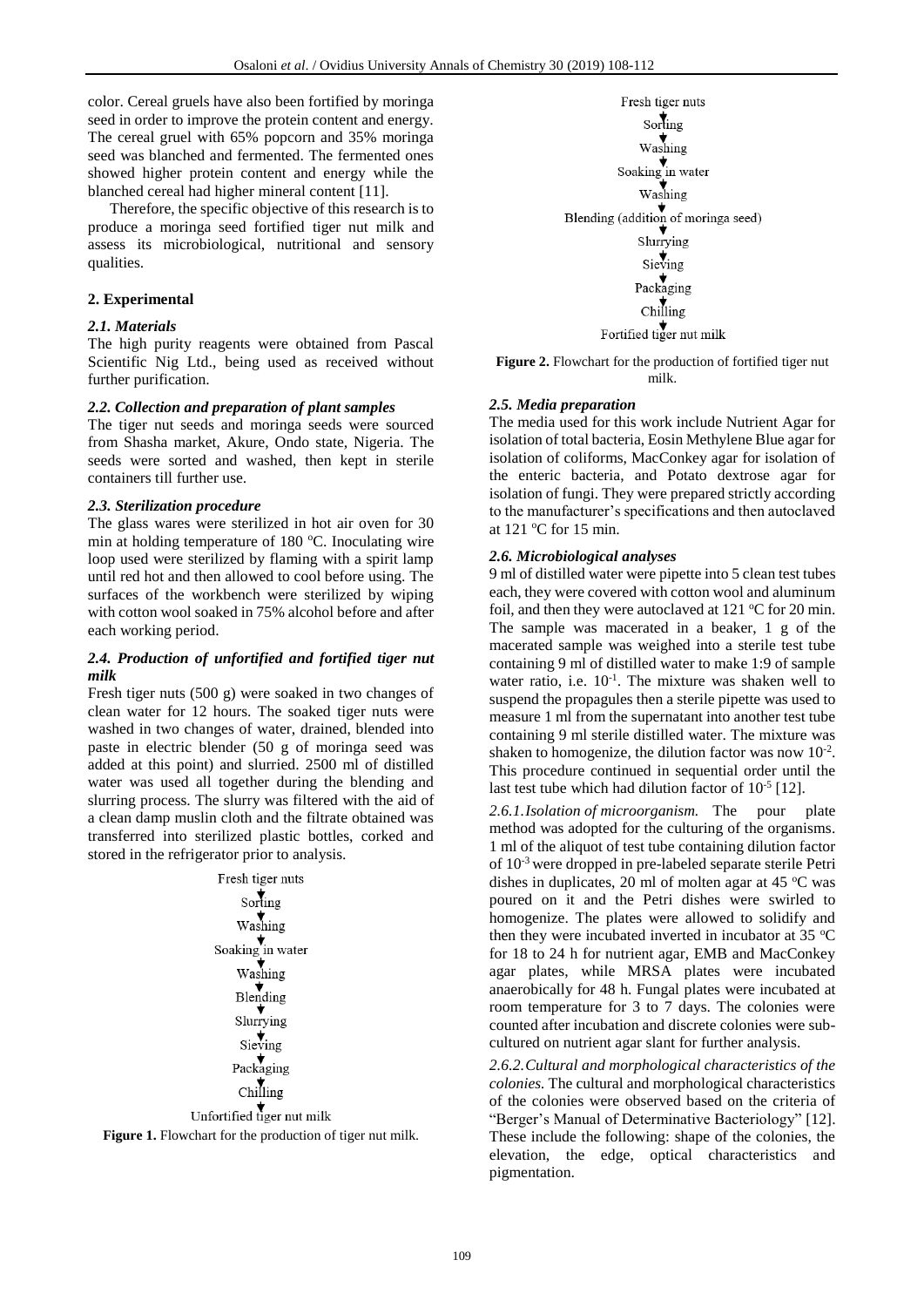*2.6.3.Biochemical characterization.* Biochemical characterization of the isolates was done including Gram staining reaction, sugar fermentation, oxidase, indole, Voges–Proskaeur, citrate, catalase, and coagulase tests.

*2.6.4. Identification of fungi.* Pure cultures of fungi isolates were characterized and identified based on the morphological characteristics of the organisms and confirmed by comparing them with the characteristics given in fungi data base. The morphological characteristic of the moulds were based on the size, color and aerial mycelia growth.

## *2.7. Proximate analysis*

These were done following the standard methods of AOAC [13].

*2.7.1. Moisture content determination.* The moisture content was determined by using oven-drying method [13].

*2.7.2. Ash content determination.* 1 g of the sample was transformed in ash by burning of organic matter [13].

*2.7.3. Fat content determination.* The content of fat was determined using Soxhlet extraction, as in the method proposed by AOAC [13].

*2.7.4. Protein content determination.* Kjeldahl nitrogen method was employed for the determination of protein content of the sample [13], using a Kjeldahl apparatus from Accumax (India).

*2.7.5. Fiber content determination.* Fiber content was determined by the method of AOAC [13].

*2.7.6. Carbohydrate content determination.* Carbohydrate content was calculated by subtracting from 100 the sum of the percentage moisture, ash, protein, fat and fiber [13]. The remainder value gives the carbohydrate content of the sample.

*2.7.7. Mineral content determination.* The minerals calcium, potassium, sodium, magnesium and phosphorus present in the samples were assayed using the Atomic Absorbance Spectrophotometer (PEC Medical model 721, USA) as described by Johoun [14].

## *2.8. Sensory evaluation*

This was done by 10 trained panelists selected randomly from Department of Science Laboratory Technology, Rufus Giwa Polytechnic, Owo, Ondo state. The nine point hedonic scale was used (score "9" having excellent attribute and score "1" indicating dislike extremely). Samples were coded with random alphabets. The properties evaluated were appearance, taste, aroma and overall acceptability [4].

## *2.9. Statistical analysis*

All data were analyzed by using SPSS version 15. Data were analyzed using one-way analysis of variance (ANOVA), the Duncan's New Multiple Range Test was used to compare means at 95% confidence interval.

## **3. Results and discussion**

# *3.1. Results*

The microbial count on the freshly prepared moringa fortified tiger nut milk is shown in Table 1. The table revealed that lactic acid bacteria, coliforms and enteric

bacteria were not found in the both samples. However, the highest total heterophilic bacterial count  $(22x10^2)$ cfu/ml) were found in the unfortified sample while the fortified sample had a count of  $15x10^2$  cfu/ml total bacteria. Further, the highest fungal count was found in unfortified sample  $(17 \times 10^2 \text{ cft/ml})$  while the least count were observed on fortified sample  $(8 \times 10^2 \text{ cfta/ml})$ .

**Table 1.** Microbial count on the tiger nut milk fortified with moringa seed powder (sample **2**) in comparison with unfortified milk (sample  $1$ ) (x  $10<sup>2</sup>$  cfu/ml).

| <b>Sample</b> | Total<br><b>hacterial</b><br>count | Lactic<br>acid<br>hacteria | Total<br>coliform<br>count | <b>Total</b><br>entero-<br>hacteriaceae<br>count | Total<br>fungal<br>count         |
|---------------|------------------------------------|----------------------------|----------------------------|--------------------------------------------------|----------------------------------|
| 1             | $22.00 \pm$<br>0.01 <sup>a</sup>   | ۰                          | ۰                          | ۰                                                | $17.00 \pm$<br>0.01 <sup>b</sup> |
| $\mathbf{2}$  | $15.00 \pm$<br>$0.15^{b}$          | ٠                          | ۰                          | ۰                                                | $8.00 \pm$<br>0.01 <sup>a</sup>  |

\*Values are mean±SEM; values with different alphabet along the column are significantly different at  $p \le 0.05$ .

A total of six organisms including two bacteria and four fungi species were isolated from the freshly prepared tiger nut milk blends, they were *Bacillus subtilis*, *Micrococcus luteus*, *Saccharomyces cerevisiae*, *Aspergillus niger*, *Rhizopus stolonifer* and *Penicillium* species (Table 2).

**Table 2.** Microbial quality of freshly produced kunu-zaki tiger nut milk blends

| Organism                 | <b>Unfortified</b><br>sample | <b>Fortified</b><br>sample |
|--------------------------|------------------------------|----------------------------|
| <b>Bacillus</b> subtilis |                              |                            |
| Micrococcus luteus       |                              |                            |
| Saccharomyces cerevisiae |                              |                            |
| Aspergillus niger        |                              |                            |
| Rhizopus stolonifer      |                              | $^+$                       |
| Penicillum species       |                              |                            |

The result of the mineral composition of the tiger nut milk fortified with moringa seed is presented in Table 3. The table shows that the fortified milk had higher level of all the minerals than unfortified milk.

**Table 3.** Mineral composition of tiger nut milk fortified with moringa seed (mg/100g).

| <b>Mineral</b>    | <b>Fortified tiger</b><br>nut milk | <b>Unfortified tiger</b><br>nut milk |
|-------------------|------------------------------------|--------------------------------------|
| Calcium           | $3.82 \pm 0.00^a$                  | $3.61 \pm 0.01^a$                    |
| Potassium         | $43.81 \pm 0.01$ <sup>a</sup>      | $37.09 \pm 0.01$ <sup>a</sup>        |
| Sodium            | $49.02 \pm 0.00^{\rm b}$           | $32.10 \pm 0.01$ <sup>a</sup>        |
| <b>Magnesium</b>  | $28.05 \pm 0.01$ <sup>a</sup>      | $25.11 \pm 0.01^a$                   |
| <b>Phosphorus</b> | $57.00 \pm 0.01^{\rm b}$           | $45.03 \pm 0.00^{\text{a}}$          |

In the sensory evaluation, tiger nut milk fortified with moringa seed had comparable rating to the unfortified milk in appearance, color, consistency and acceptability, but had a lower rating for taste and higher rating for aroma (Table 4).

**Table 4.** Sensory properties of tiger nut milk fortified with moringa seed.

| <b>Property</b> | Fortified tiger nut<br>milk  | <b>Unfortified tiger</b><br>nut milk |
|-----------------|------------------------------|--------------------------------------|
| Appearance      | $8.23 \pm 0.01$ <sup>a</sup> | $8.65 \pm 0.20$ <sup>a</sup>         |
| Color           | $6.22 \pm 0.01$ <sup>a</sup> | $6.10 \pm 0.03$ <sup>a</sup>         |
| Aroma           | $4.98 \pm 0.00^b$            | $4.51 \pm 0.01$ <sup>a</sup>         |
| Taste           | $5.50 \pm 0.01$ <sup>a</sup> | $7.50 \pm 0.10^b$                    |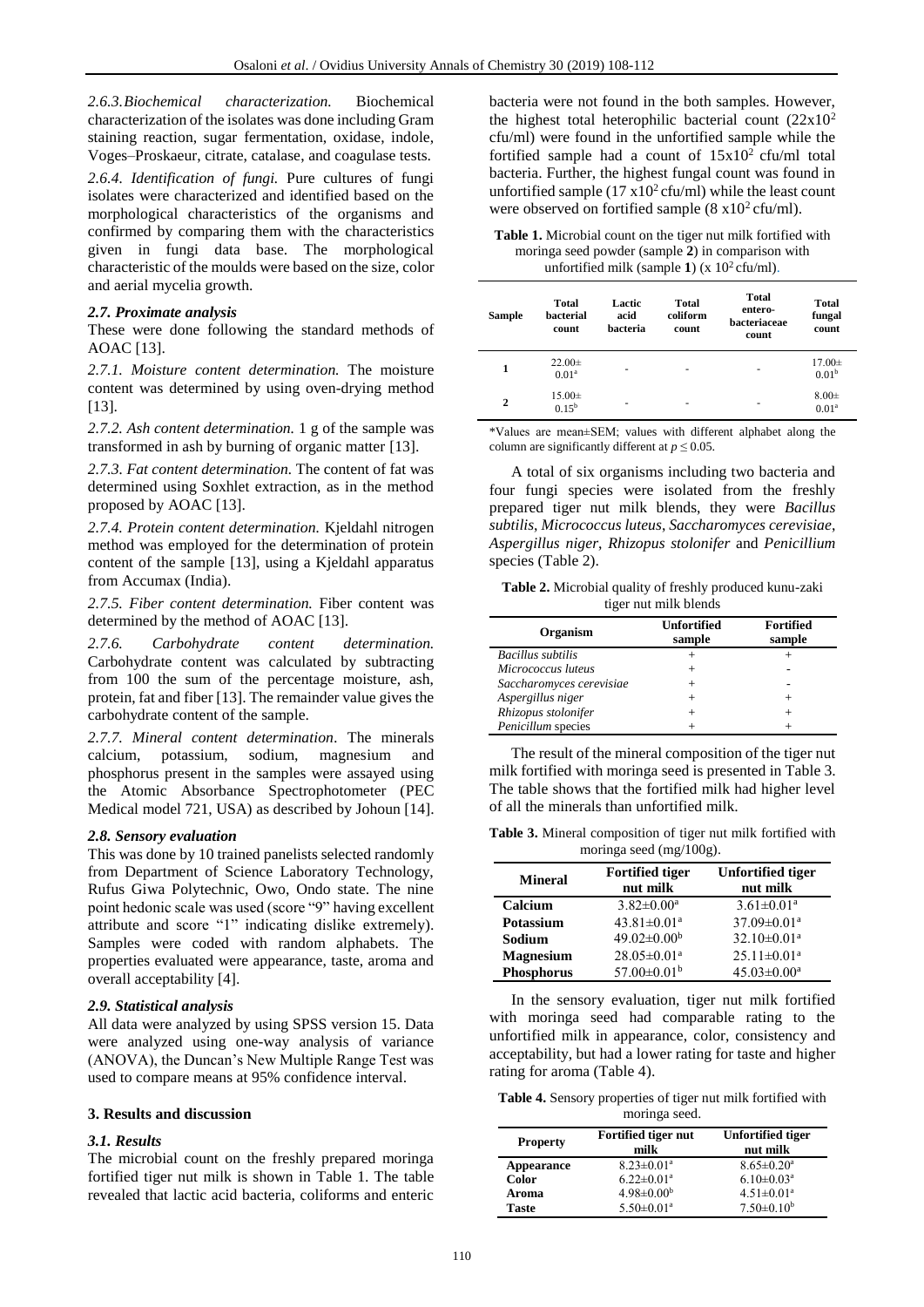| <b>Property</b>      | <b>Fortified tiger nut</b><br>milk | <b>Unfortified tiger</b><br>nut milk |
|----------------------|------------------------------------|--------------------------------------|
| Consistency          | $6.70 \pm 0.00^a$                  | $7.00 \pm 0.01$ <sup>a</sup>         |
| <b>Acceptability</b> | $5.76 \pm 0.01$ <sup>a</sup>       | $6.70 \pm 0.05^{\rm b}$              |

## *3.2. Discussion*

All foods contain some microorganisms inherent in them, these may come from the environment or the part of normal flora of the food raw materials. The results obtained in this study for the microbial quality are within the approved limit for ready to eat foods and beverages by NAFDAC in Nigeria. They are also in agreement with the observation of Akoma *et al.* [15] who reported similar range in their study. The absence of coliforms and enteric bacteria in the kunun samples produced in this study is at variance with the report of Akoma *et al.* [15] who reported coliform contamination of street hawked sweetened tiger nut milk samples in Northern Nigeria. The difference may be due to the strict aseptic measures adopted during the sample production in the laboratory. Also, the coliforms in the street hawked tiger nut milk may have been introduced into the milk during dilution with water during production by these producers in order to increase their profit margin. Such dilution of the product with water lowers the quality and increases the risk of contamination with pathogenic organism especially if the water source is of poor quality.

The microbial species isolated from the samples are not pathogenic in nature and are usually associated with plant materials. Most of these organisms have been reported by Oranusi *et al.* [16] to take part in fermentation of various types of plant products and they may have been introduced into the product from the air in the production area as well as during handling. These organisms if not removed after production may cause fermentation in the product leading to total spoilage of the product as observed by Umaru *et al.* [17].

The high moisture content of the tiger nut milk suggests that it may not have good keeping quality. High moisture content in a product is a precursor to its perishability, since most spoilage bacteria survive well at high moisture level [18]. Also the significant increase in the lipid and protein content of the fortified tiger nut milk may be due to the high level of these compounds in the moringa seed. High fat content of tiger nut milk may indicate high values of oil soluble vitamins such as vitamins A, D, E and K. Also, the higher fat content of the fortified tiger nut milk may be linked with the high level of oil in the seed of moringa [10].

The higher protein content of fortified tiger nut milk sample suggests that moringa seed may contain enough protein to ameliorate protein deficiency usually observed in tiger nut based products. Ash content is an aggregate of minerals in a food substance, the moderate ash content found in the fortified tiger nut milk sample suggest that fortified tiger nut milk may contain essential minerals needed by the body. Fiber content of tiger nut milk rank well with that of fruits and matured leguminous seeds [19]. Therefore, tiger nut milk if consumed, the fiber content could play its important role in the reduction of pressure and transit time of food through the body aiding to digestion. Fiber aids in alleviation of flatulence problem thus, tiger nut fiber

could be explored in formulating diets for treating indigestion, constipation and non-communicable diseases such as colon cancer, diverticulosis, coronary heart disease and obesity [20].

The result of the mineral composition of the tiger nut milk fortified with moringa seed is presented in Table 3. The table shows that the fortified milk had higher level of all the minerals than unfortified milk. The richness of the fortified milk essential minerals such as magnesium, potassium, calcium, sodium and phosphorus suggests that fortification of tiger nut milk with moringa seed may help to reduce micronutrient deficiency in humans. Tiger nut milk fortified with moringa seed could be taken by young and old (children, adolescents, adults, pregnant and lactating mothers) for its high energy and preventive or protective nutrients. These nutrients could significantly contribute to the body's metabolic processes, refreshing the body as well [19].

Magnesium provides bone strength, aids enzyme, nerve and heart functions [10]. Tiger nut milk could contribute adequate Mg to the daily need of children. Phosphorus enhances quick release of energy in the body and may combine with calcium for bone and teeth development [6]. Tiger nut milk are relatively low in calcium and sodium. Recent studies on blood pressure showed that a diet rich in potassium and magnesium but low in sodium can lead to a decrease in blood pressure within days of beginning a specific diet [20]. Potassium aids nerve impulse transmission and it is a major cation of intracellular fluid [11]. High potassium to low sodium ratio of tiger nut milk therefore, may be imperative in diet formulations for patients with high blood pressure and oedema as well.

In the sensory evaluation, tiger nut milk fortified with moringa seed had comparable rating to the unfortified milk in appearance, color, consistency and acceptability but had a lower rating for taste and higher rating for aroma. This may be attributed to the level of sugar naturally present in tiger nuts. Lower rating of the fortified milk may be attributed to the astringent taste of moringa seed and the difference in the acceptability may be due to the difference in chemical composition as may have been introduced by the moringa seed in the fortified milk sample [18].

## **4. Conclusions**

From the results obtained in this study, it can be concluded that fortification of tiger nut milk with moringa seed significantly enhanced its nutritional properties as shown in the proximate and mineral content results obtained. Also, fortification of tiger nut milk with moringa seed did not have significant effect on the sensory properties of the tiger nut milk. However, more studies should be done to determine the keeping quality/shelf-life of the tiger nut milk fortified with moringa seed and more research should be done to know the effective fortification dose of moringa seed in tiger nut milk.

# **Conflict of interest**

The authors declare no conflict of interest